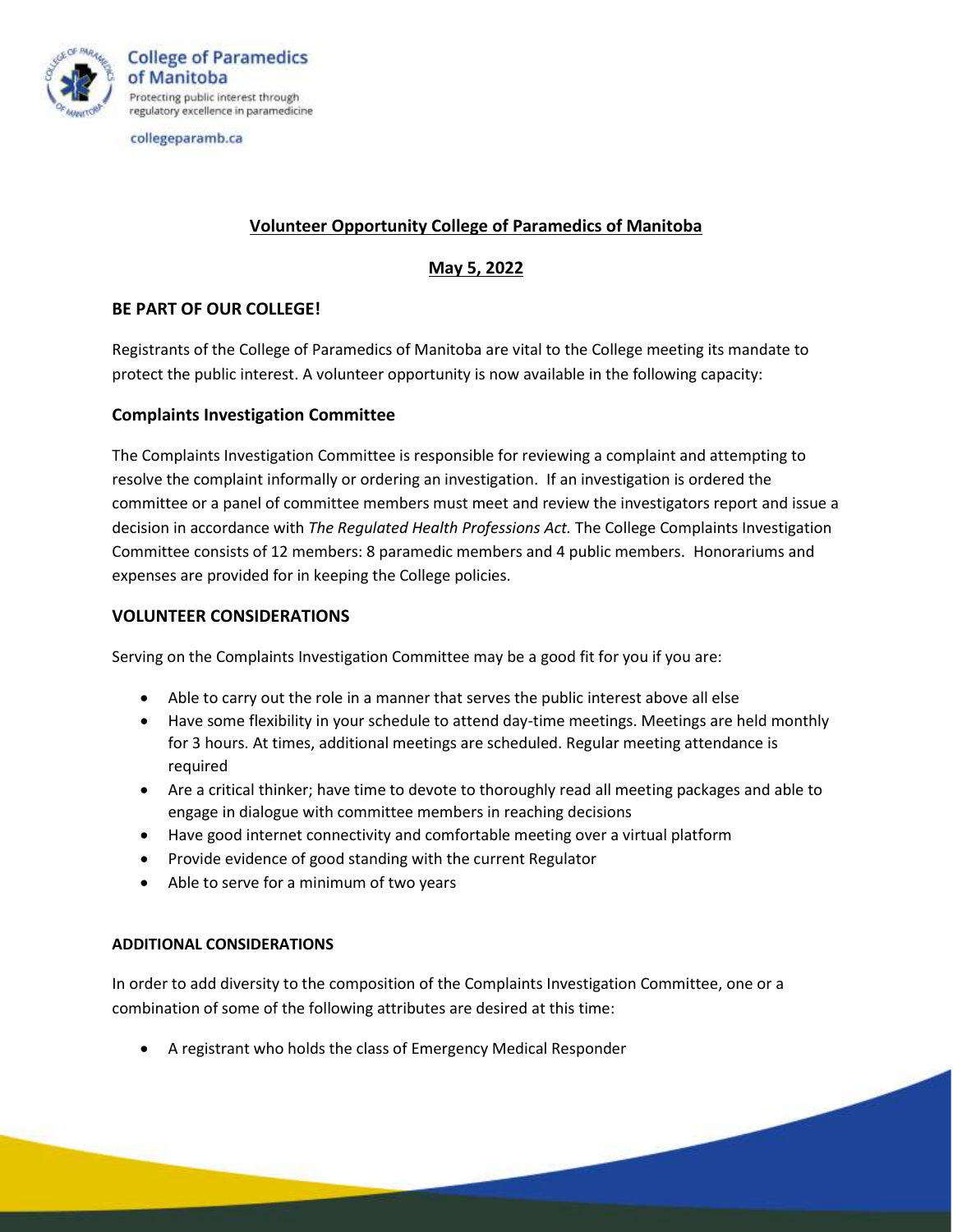

collegeparamb.ca

- Paramedic who resides in the Western half of the Province of Manitoba
- Paramedic who has worked for less than 5 years
- Paramedic who works in aeromedical industry or education sector
- Paramedic who is representative of female or other gender
- Paramedic who is representative of a visible minority related to ancestry or accessibility

The current paramedic members of the Complaints Investigation Committee are:

- Eduard Friesen,
- Erik McCall,
- Jason Little,
- Josh Frampton,
- Michelle Bessas (Co-Chair),
- Michelle Piwiniuk
- Travis Mirus.

Public representatives are Kasia Kieloch, Lionel Boiteau, Peter Hourihan (Co-Chair) and Sarah Hill.

If you are interested in speaking with a member of the committee to learn more about this opportunity please email [Info@collegeparamb.ca](mailto:Info@collegeparamb.ca) and you will be put in touch with a member of the committee.

Expression of interests are due by: May 27, 2022. Please submit the attached form, provide a current resume, and email all documents to [info@collegeparamb.ca.](mailto:info@collegeparamb.ca)

Thank you and we look forward to hearing from interested paramedics.